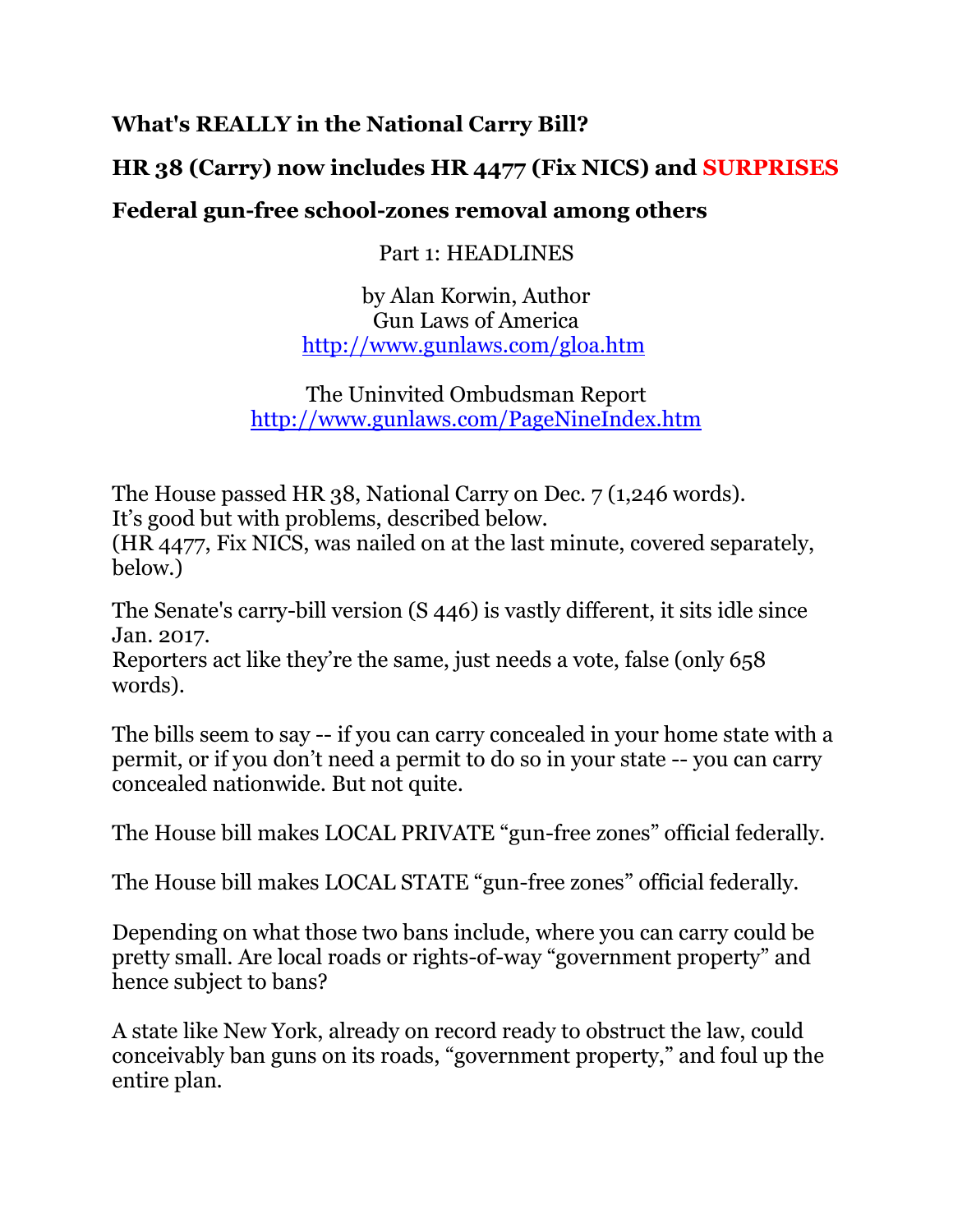Your state can remove itself, you and the nation from the plan by repealing its permit law.

When the bills get combined (IF the Senate votes) we'll get something brand new.

Both parties will argue during conference committee, change things, that's standard.

Some changes are seriously needed, discussed below.

Handguns are redefined, so possession of an empty magazine is possession of a handgun (you read that right).

Possession of ammo for a handgun is also possession of a handgun. Both definitions (magazines, ammo) MUST be fixed.

A loaded ten-round magazine under the House bill would be 11 handguns.

Those parts are bound to be rewritten in committee, or we have trouble. What idiots write these things? I drafted corrective language below. 18 USC §926D(b)(1) and (2) (gun-free zones) should be deleted.

Some really good things are included in the House bill: Bogus gun arrests will get authorities sued, and they pay, with penalties.

Constitutional Carry is recognized nationwide (11 states so far) [http://www.gunlaws.com/ConstitutionalCarryIndex.htm](https://linkprotect.cudasvc.com/url?a=http://www.gunlaws.com/ConstitutionalCarryIndex.htm&c=E,1,hm8qsRHzbKBrI3efiifUvz9zBz0huQEPeos50nP2nXJceVZ2UPfAt0jlYl0vhZPrag4YlBuVq5DAI0WATKHjJ3BghKzA-EZesy6dG0RdE-HX&typo=1)

The Clinton-era gun-free-school-zones farce is eliminated for carrying. This has not been mentioned in "news," is bound to be a hot issue.

If I were skeptical I might wonder, if by keeping quiet about **eliminating the federal gun-free-zones ban,** the creation of countless local gun-free school-zone bans might not get noticed.

National land assets are unequivocally open to civil rights -- bearing arms.

Much more -- federal judges allow themselves to carry nationwide without training, permits or anything (leftists are silent about that), bump stocks are defined, the NICS system is evaluated for "results" which don't include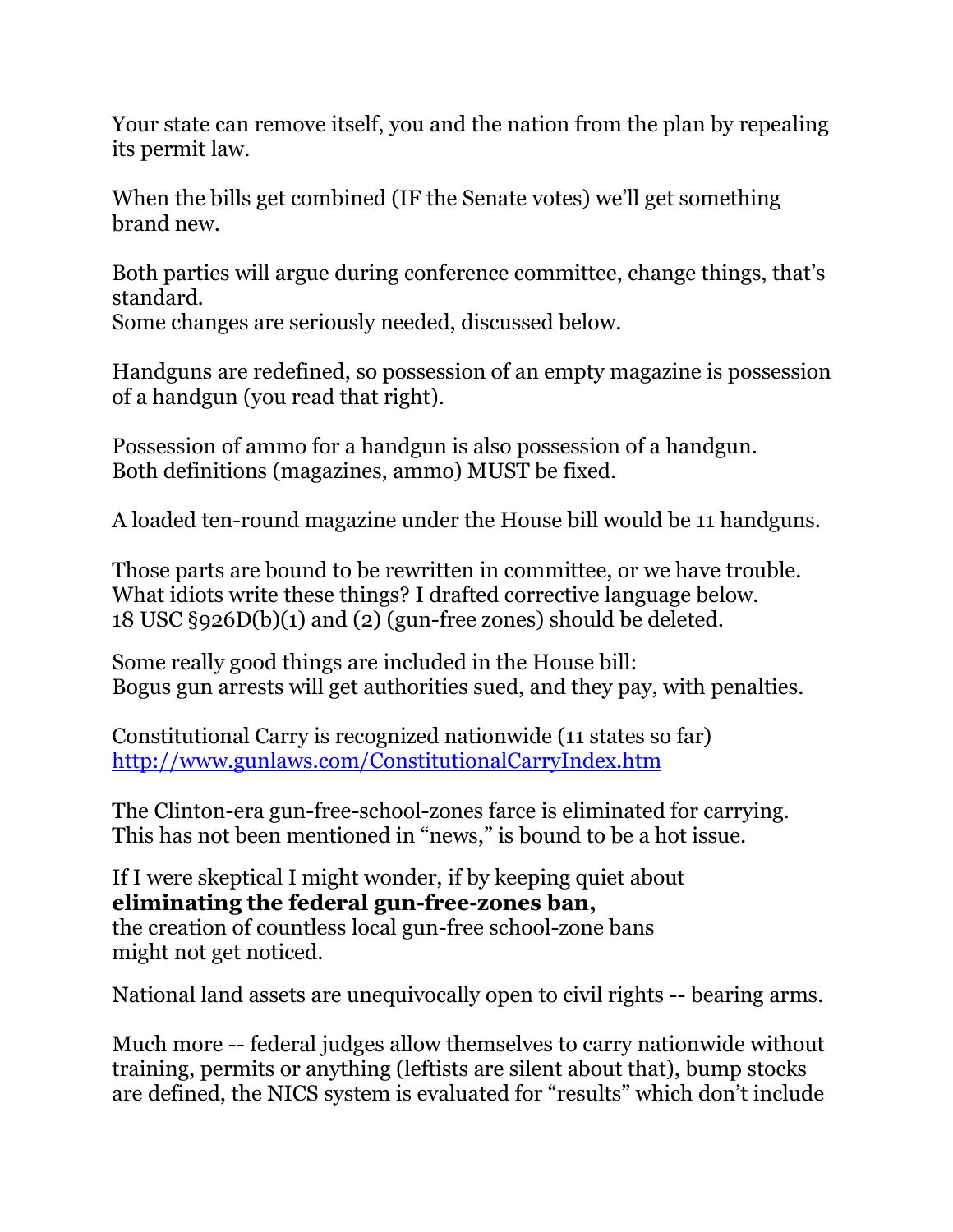crime control (probably just names added to the list, fast), Indians get swept into the system, it's all explained below.

The most trusted name in news, and the fair and balanced news, carried almost none of this. That's covered as well. When I get tired of watching the news, I just turn on CNN.

#### **National Carry Part II What the "news" media has been saying**

## *Inventions, lies, some plain stupidity, astounding*

Based on my own media observations and notes, basically, every deceptive complaint the public endured from anti-rights people and so-called "news" media about CCW permit laws as they passed in all 50 states we're hearing repeated for the national carry bill, HR 38. Astounding.

We have the BITS myth (Blood In The Streets) repeated, which never occurred when permits were issued. No apologies or corrections for the false 50-story set were ever issued, the mythology continues. [http://www.gunlaws.com/GunMyths-1.htm](https://linkprotect.cudasvc.com/url?a=http://www.gunlaws.com/GunMyths-1.htm&c=E,1,Ipr59a_5-beBzjnOmIT9ZMMcx80A1vOYB-8mqorGkBmnxXzujLoFhT_UeilYWrf2Iu5Zy3eI2srCYVzQBZnp_poaE7DMygLaVpIZ4pkp7g0C&typo=1)

We were "informed" horrible criminals will suddenly start carrying firearms and shooting indiscriminately (the permits had no impact on armed criminality).

Good people traveling armed will suddenly turn bad, shoot slow waiters and people at stop lights (pure paranoia, never happened), but it is appearing in print, broadcast and online again. Psychologists have suggested it is projection, leftists projecting their own lack of stability, balance and control into the situations.

Studies are circulating how people with permits are an order of magnitude more law-abiding than the general population and even than the police, now thoroughly documented (and ignored by the media and bigots, who cling to their lies and innuendo).

The anti-gunners are complaining, irrationally, that criminal laws will cease to exist or stop operating, allowing criminals to carry, but that is simply silly. Any malfeasance committed with or without a firearm after national carry is enacted remains totally illegal and subject to punishment as it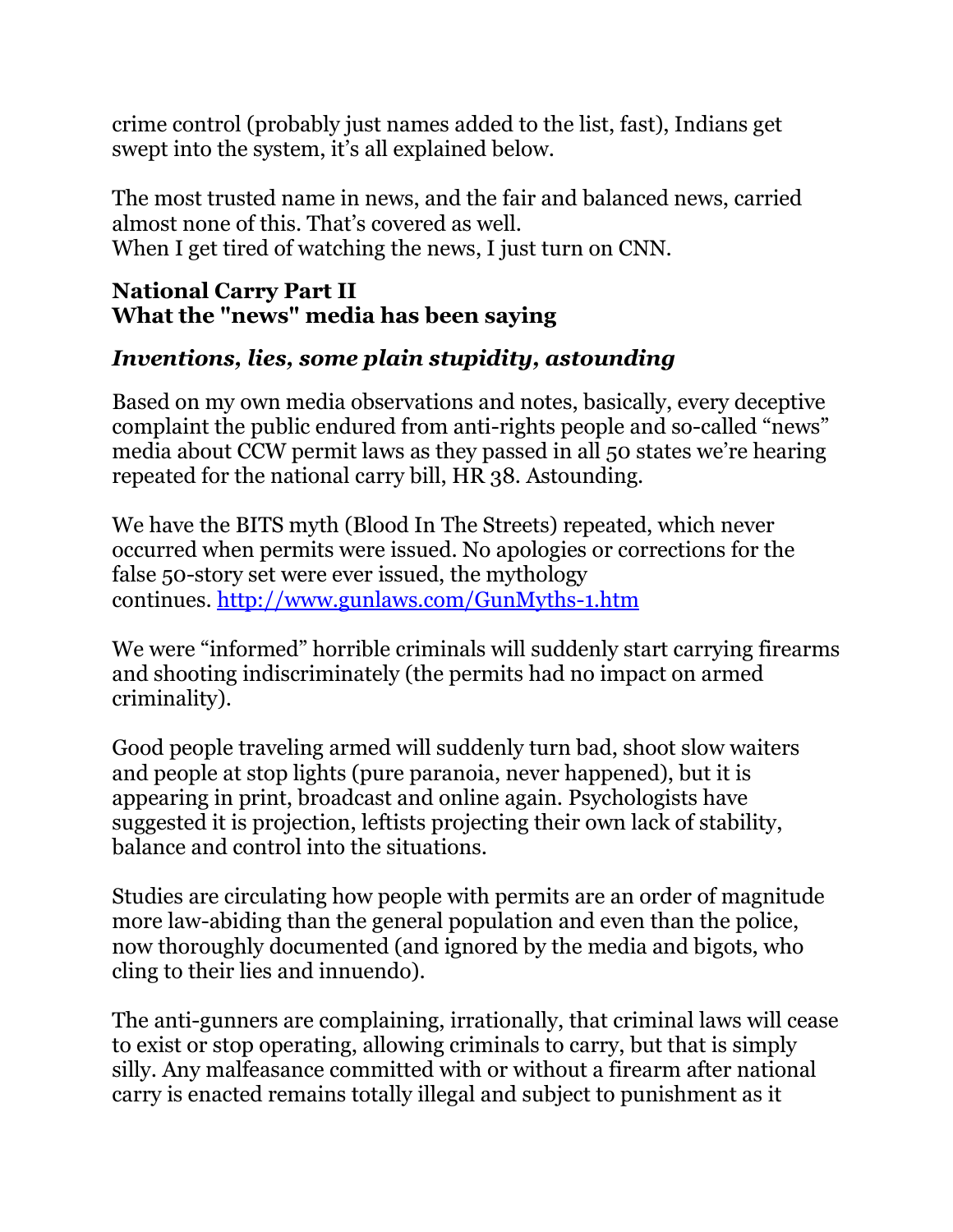always has been. It doesn't change based on this bill.

Legal carry will somehow make it harder for authorities to arrest armed criminals, but how or why is not explained, because it can't be. In fact, police authority to stop you on "reasonable suspicion" is reiterated for good measure. The parade of horribles pouring out of the anti-rights movement over HR 38 is predictably either paranoid or irrational. Decades of positive CCW permit experience fails to hold sway, illustrating the irrational nature of the objections.

What does change, omitted in reports, is that people who travel legally within their states and exercise their constitutional rights will be free to travel outside their states with the same legal protection, free from illegal arrest for possession of their private property.

Bigoted or corrupt law-enforcement officers, who swear and then break their oath to uphold the Constitution, can no longer turn law-abiding people into revenue streams, and single them out for peacefully bearing arms. At least in theory.

Some states have already insisted they will disobey the law. For example, "We will fight any federal action that lets visitors bring guns to our streets," according to NYC police commissioner James O'Neill and Cyrus Vance, Manhattan D.A., in a self-righteous and self-contradictory guest editorial *The Wall Street Journal* gave them on 3/23/17. They complained that if the bill passes, "a person could be armed in public without ever having a background check."

Surely they know -- they've described every criminal roaming their streets right now! Maybe they don't know? Can they truly believe this law will invent that? The only change, Messrs. O'Neill and Vance, is that you'll no longer be able to arrest an armed person who *can* pass a background check -- whether they've had one or not! Mere possession of property will no longer be a crime under a boot, Jack. And anyone who tries try it, even without the smug anti-civil-rights attitude flaunted in the Journal, will be subject to penalties (see below).

Falsely harassing a person, or arresting someone for legally peacefully bearing arms -- that would become an offense, and the agency committing this violation will be subject to lawsuits and penalties, lawyer bills paid by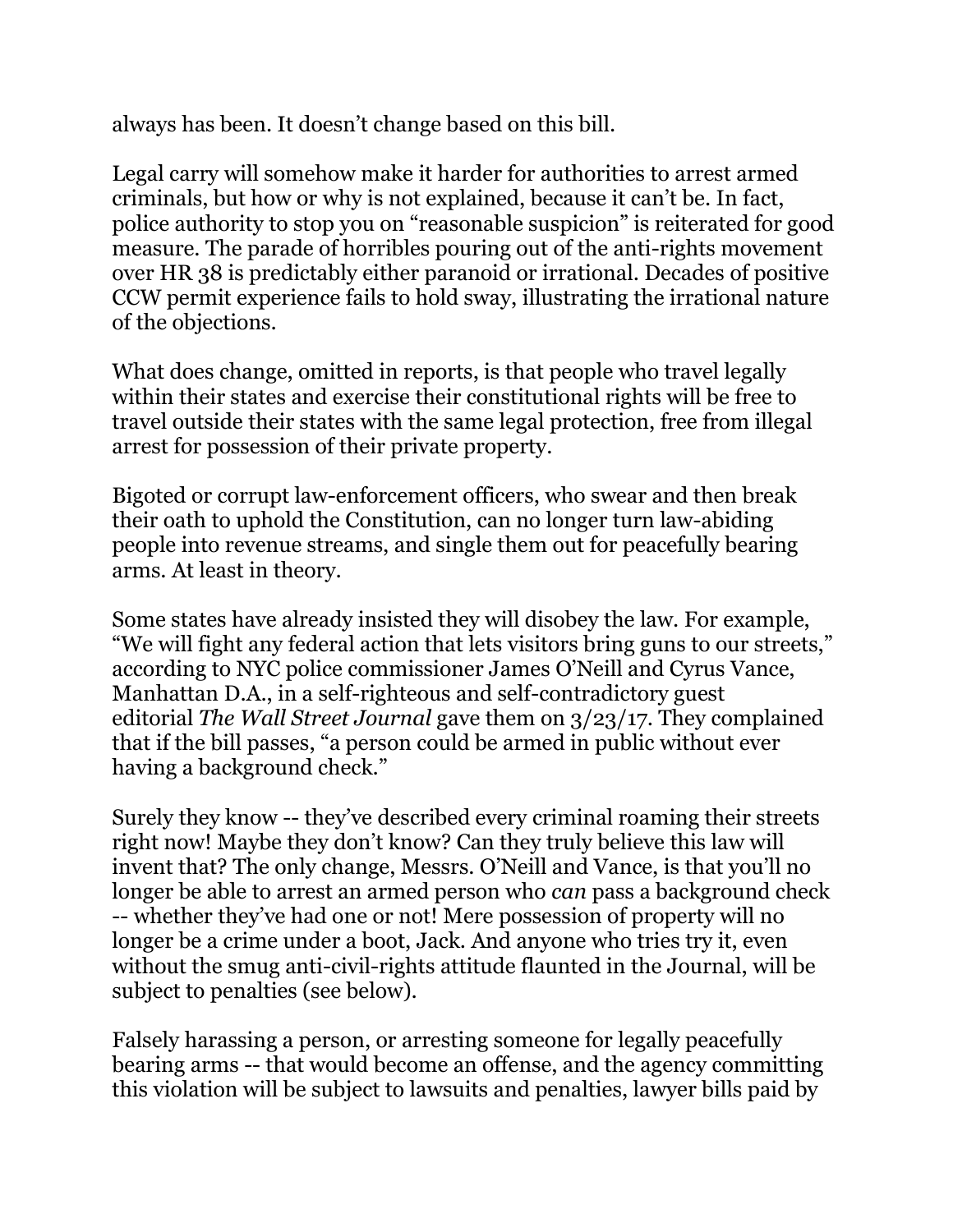the agency when it loses. This is good.

The corrupt agencies don't like this change. They want to continue making false unconstitutional arrests, and demands for your papers, which they refuse to recognize in the first place. That would end.

The police chief and D.A. gripe in their editorial that the burden is entirely on the state to prove your permit is valid. What can you say but tough noogies. Do your jobs. Innocent until proven guilty. It's a poignant condemnation of their terrible tactics and attitude -- self-imposed. **National Carry Part III**

### **The Details**

#### **H.R. 38 -- ACTUAL BREAKDOWN OF THE BILL You got none of this from either side I had no idea until I studied the bill.**

EXACT TITLE: H.R. 38 "Concealed Carry Reciprocity Act of 2017" (Rep. Hudson, Richard R-NC 8th District)

Introduced Jan 3, 2017, assigned to committee Jan. 12, 2017, passed in the House Dec. 7, 2017 with changes, additions, and a second bill H.R. 4477, Fix NICS, attached.

**The Gist:** If you can legally have a firearm, and you're carrying valid government-issued photo ID, and you have a valid concealed-carry license, or you are simply entitled to carry concealed in your state ("Constitutional Carry," a term coined in Arizona in 2010, an interesting story), you can have or carry a concealed handgun in any state that either makes a carry license available to its residents, or doesn't prohibit concealed carry for lawful purpose. That now includes all 50 states. The bill language uses multiple terms (e.g., possessing, transporting, shipping or receiving; license or permit, etc.) for precision, replaced here with single terms (e.g., "carrying") to get points across clearly. The bill itself in current form is ten pages long: [https://www.congress.gov/bill/115th-congress/house](https://www.congress.gov/bill/115th-congress/house-bill/38/all-info)[bill/38/all-info](https://www.congress.gov/bill/115th-congress/house-bill/38/all-info)

The statute doesn't say it in so many words, but this is **full recognition of**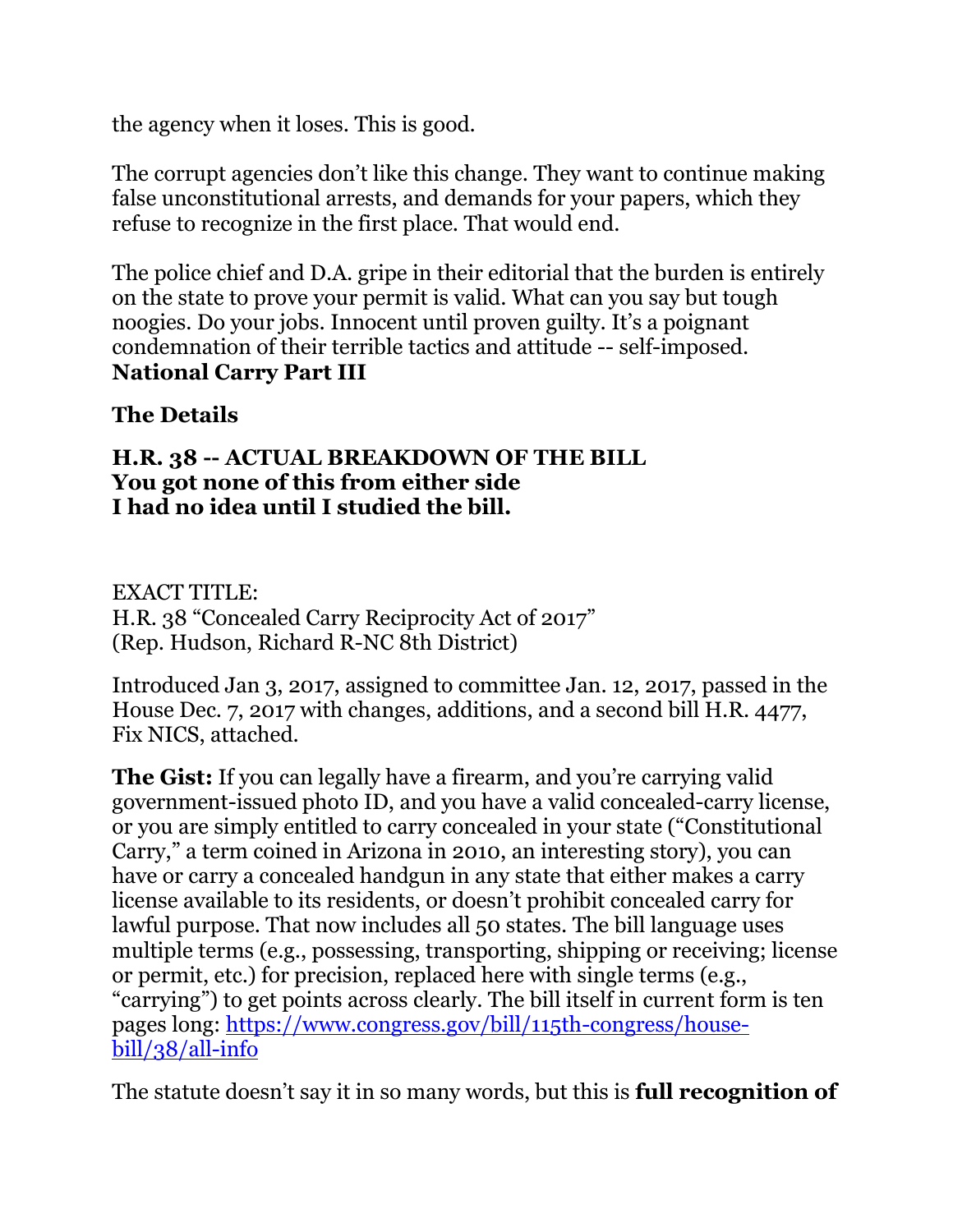**Constitutional Carry** -- no government interference with the right to bear arms -- for people from states that have reached permitless Freedom To Carry (FTC; see also, Diplomatic Carry, the next step up: [http://www.gunlaws.com/DiplomaticCarry.htm\)](https://linkprotect.cudasvc.com/url?a=http://www.gunlaws.com/DiplomaticCarry.htm&c=E,1,z4sr7MPSaY-CYTWANg2Kr8iBm_Wym3-LOAcGJFt-o7cwDTwBC_LiQzqoyAmoZvoaCc1QFXLxVUhZMzestUAHVsPu4Yb6QDchBHN10DXeKzKNsFk,&typo=1). America has 11 FTC states so far, with 22 actively working on it: [http://www.gunlaws.com/ConstitutionalCarryIndex.htm.](https://linkprotect.cudasvc.com/url?a=http://www.gunlaws.com/ConstitutionalCarryIndex.htm&c=E,1,saJa7eUpNKTe5crfp9CNM4OyflWY0CiuWL9fNgM9elIlq4pGK4owzEHMrs-7RNuzMl0SOP11MSsIZzPohOA2JMlUIQcvNOFD4IxegU6Rv9L26HF9HwI,&typo=1)

The new law does this by referring to a person who, "is entitled to carry a concealed firearm in the State in which the person resides." That's everyone in FTC states. But watch this word entitled with care, it is a cornerstone of liberty or a brick in the wall against it.

## **Dangerous so-called "gun-free zones" get federal approval.**

The law specifically recognizes state laws that allow private persons to create so-called (undefined) "gun-free zones." The same goes for state or local governments to create make-believe "gun-free zones," typically by posting signs, or designating punishment.

The direct result is that what you might think is Freedom to Carry under this National Reciprocity Act *excludes* "official" gun-free zones. Where you can carry might be pretty small. The federal government is authorizing, "We don't want your kind here," in a massive civil-rights denial plan, *delegated to localities*. The public, and the states, are being empowered to ban legal exercise of your civil and human rights. The media and ALL legislators failed to note this detail.

#### **Warning!**

The unenforceable Clinton-era school-zones gun ban is essentially repealed under HR 38. Also under this bill, **every locality in America could enact its own gun-free school-zones patchwork**, like a preemptionfree trap for everyone, if the school is on government or private property. That's pretty much all property. Am I the only one who noticed this, or did the Bloombergites figure this out and sneak it in there? I can't see anything that would prevent it.

## **H.R. 38 The Details, cont'd.**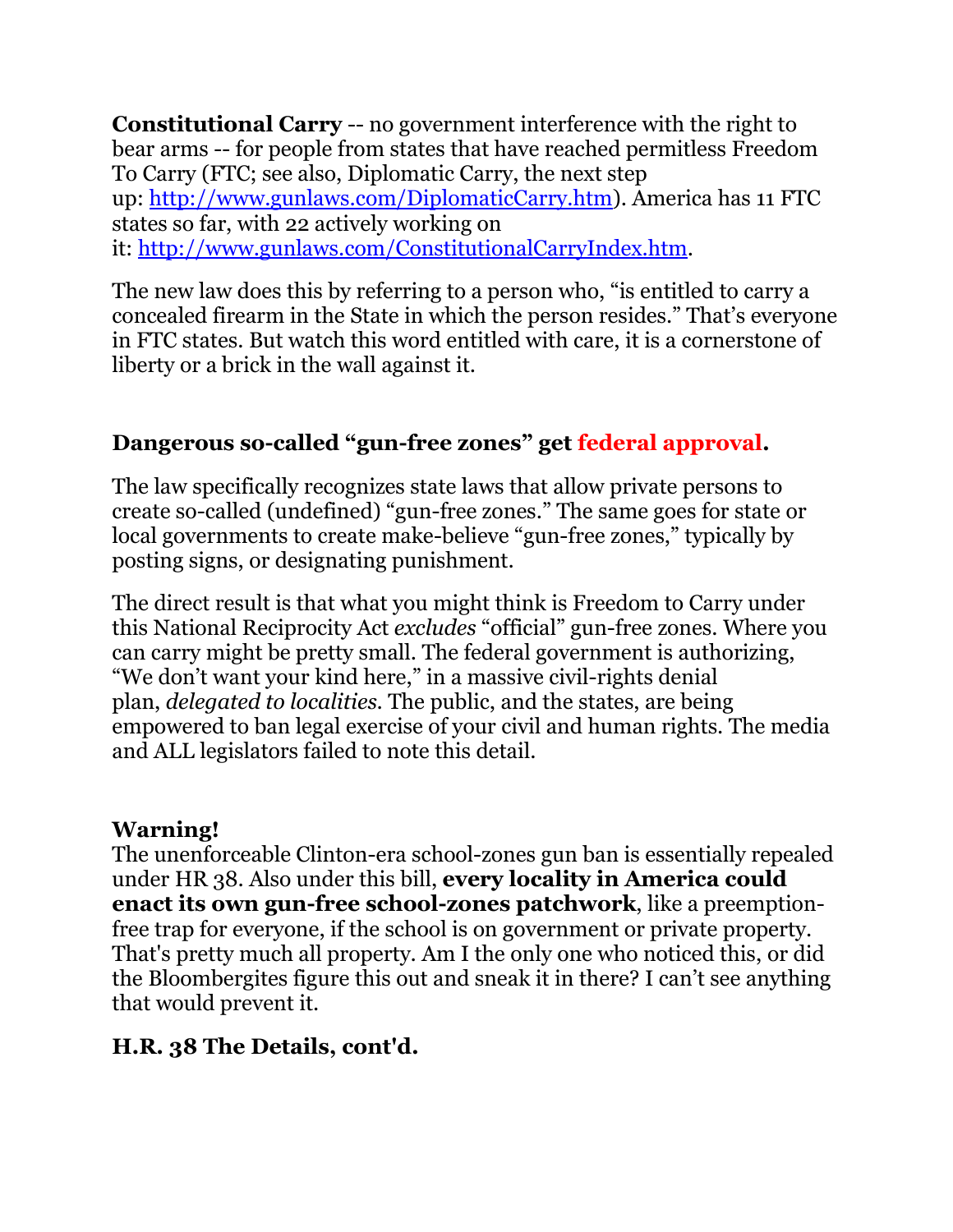### **Loads of components no one has mentioned**

### **Qualified Freedom from Arrest**

The statute provides that, if you are carrying and in compliance, you "may not be arrested or detained" for anything related to the firearm. Some dangerous wiggle room would be eliminated if that said "shall not" instead of "may not." It's a small point. You do remain subject to arrest while carrying if, "there is probable cause to believe that the person is doing so in a manner not provided for by this section." That's a bigger point. It's not clear what this might encompass, though it seems to say you must be in compliance to be protected. Proper ID is "facially valid" and "prima facie evidence" you are correctly licensed under the law. The protection does not seem to extend to any other violations or offenses (jaywalking while armed?).

#### **They pay your legal bills**

To discourage state and local governments from acting against you, first, the prosecution has the explicit burden of proving beyond a reasonable doubt, the highest standard, that you were out of compliance. Next, if you use this law as a defense and the government loses, they must pay your legal bills, a big deterrent to false charges.

#### **You can sue**

For extra measure, the statute includes a guarantee similar to 42 USC §1983, a right to a private lawsuit against the state, including damages, other relief and legal bills. If you are deprived of any "right, privilege or immunity" secured by this law, using any "statute, ordinance, regulation, custom or usage" of any state, you can sue. This seems to set up a conflict with authorized no-guns signs in section (b)(2): No-gun-zones can be set up, yet you can sue if your rights are denied. The right to sue is only against the government, private zones in section (b)(1) are not mentioned.

#### **Handguns redefined**

A new definition of handgun is introduced, only for the purpose of this statute. Redefining terms is always a cause for concern, unexpected results frequently lurk, and this one has several dark corners. Nothing prevents authorities from taking definitions from one place once enacted and using them in other places, "as matters of settled law."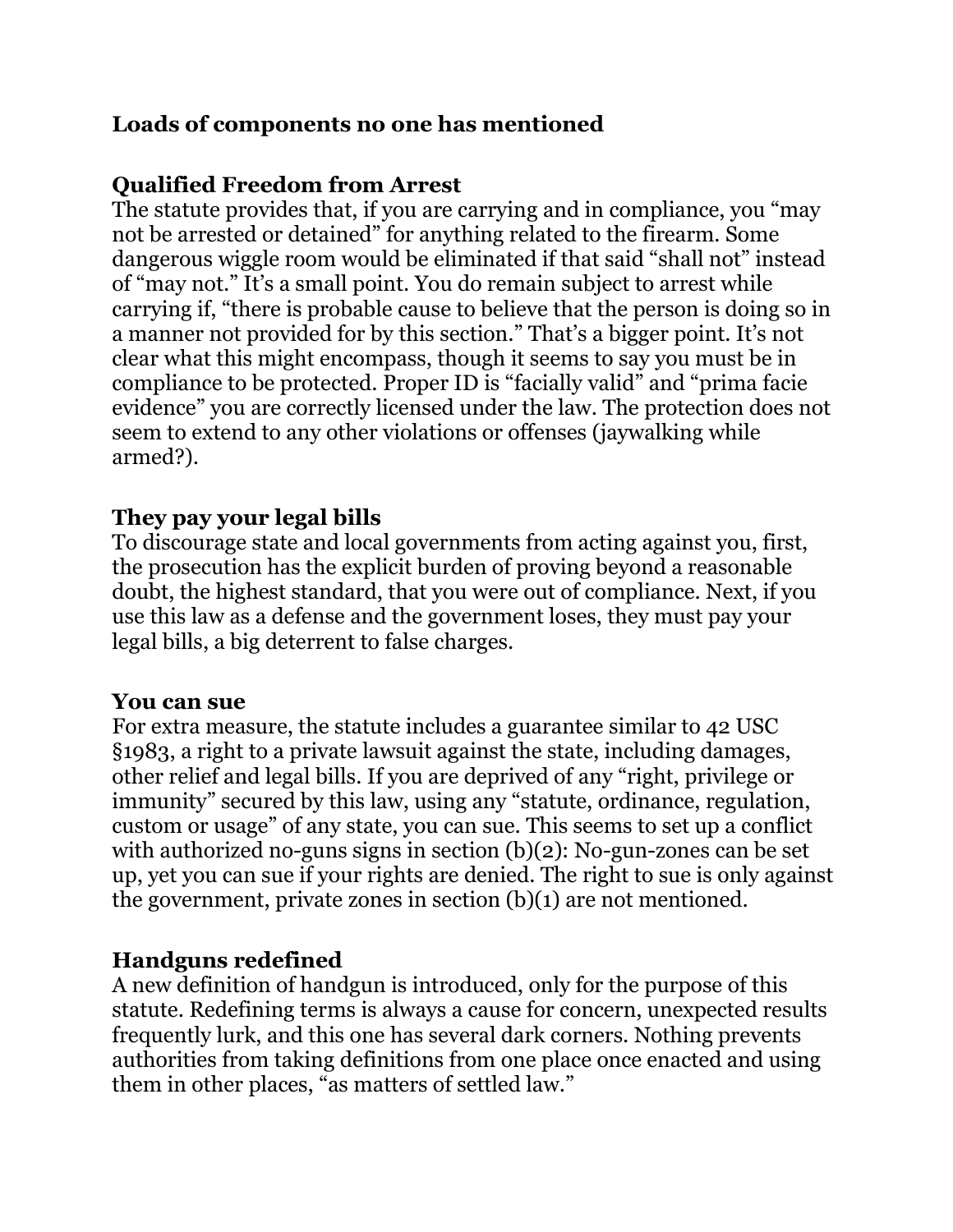The statute says: ''The term 'handgun' includes any magazine for use in a handgun and any ammunition loaded into the handgun or its magazine." It seems the bill seeks to protect a traveler in an unfriendly jurisdiction, who might be cited just for the magazines or ammo, because in some states, magazines matter, as can ammo type. The gun includes its ammo, but this doesn't quite say that.

If this passes, a magazine is now a handgun. Possession of a handgun introduces all sorts of complexity, that now starts applying to empty or loaded magazines, complexity skyrockets, rights shrink. The bill says "any magazine for use in a handgun" so any magazine is affected.

## **Ammo Redefined**

Regarding ammo, only ammo loaded into "the handgun" is a handgun for the purpose of this law (loose ammo remains plain old ammo). The implication is ammo loaded into the gun the person carries. And next, ammo loaded into magazines for that handgun, though not necessarily in it, are handguns. If you have a loaded or empty magazine you have a handgun. If you then acquire a matching pistol, do you have two handguns? Is a sixshooter seven guns? Those are the easy problems. Walking past a school zone with an empty magazine would almost violate state versions of the next law.

#### **The Clinton-era imaginary gun-free-school-zone is quashed**

A person who carries a firearm discreetly under the terms of this statute - with a state permit or in a state that doesn't require one -- is not subject to 18 USC §922q, the gun-free-school-zone law. Open carry is not included. The possible combinations leave unresolved questions. For example, is a person with a carry permit from a state without Constitutional Carry, who goes to a Con-Car state, immune to the gun-free-school-zones, or does the bill fail to protect a permittee outside their state of origin? Other conditions exist, no need to think it further, since the language will likely change in conference.

#### **National land assets are open to armed citizens**

A person carrying under the terms of this statute may do so in any public areas of the National Parks, a National Wildlife Refuge, public Bureau of Land Management lands, Army Corps of Engineers land, and Bureau of Reclamation land.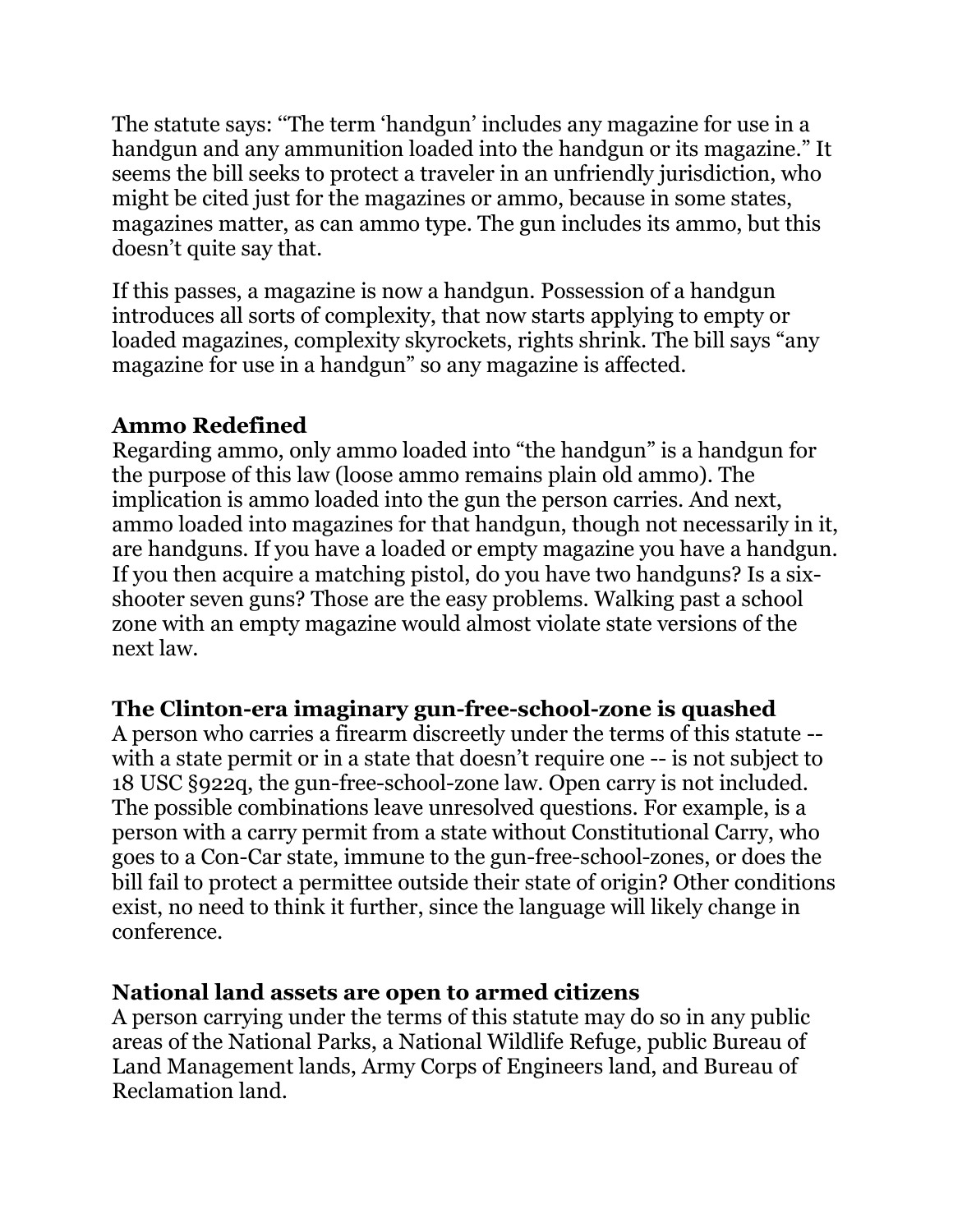## **Just added, federal officials protect themselves**

They frequently do this, include themselves as a special category instead of being under the same law we are. Without notice or discussion, qualified off-duty and retired law-enforcement officers (QLEOs) rewrite the existing laws to include themselves with special carry privileges, including discharge in school zones (Section 103).

#### **"Dangerously" armed judges**

In Section 104, federal judges, with no concern for permits, checks, training, ability or anything, as long as they're not prohibitees, without showing proof, can carry sidearms concealed nationally. These are the very conditions every anti-gun-rights activist is screaming about, for which judges have now given themselves a pass.

### **Fix NICS (formerly H.R. 4477)**

**National Carry (HR 38) now includes "Fix NICS"**

**It doesn't really fix anything, if "fix" means reduce crime.**

#### **Maybe just, "the fix is in" since it guarantees an increase in infringements.**

## H.R. 38, TITLE II -- Fix NICS Act\*

Added to the bill, page after page establishes conditions that must be met by federal agencies and authorities, to pour names into the NICS system, so agencies can avoid punishment. The rapid growth of NICS becomes another holy grail of the gun-ban movement, an ongoing infringement steamroller with no stop in sight.

Departments and entire agencies will be rated and scored based on how many records they add, why they did or did not add more records, written progress reports must be submitted by category of denials, including some new undefined ones. Efforts to monitor compliance and correct reporting failures are included. The AG must establish plans to "ensure maximum coordination and automated reporting," with benchmarks. Meeting the goals will consume vast resources and become more important than fighting crime or defending rights and due process.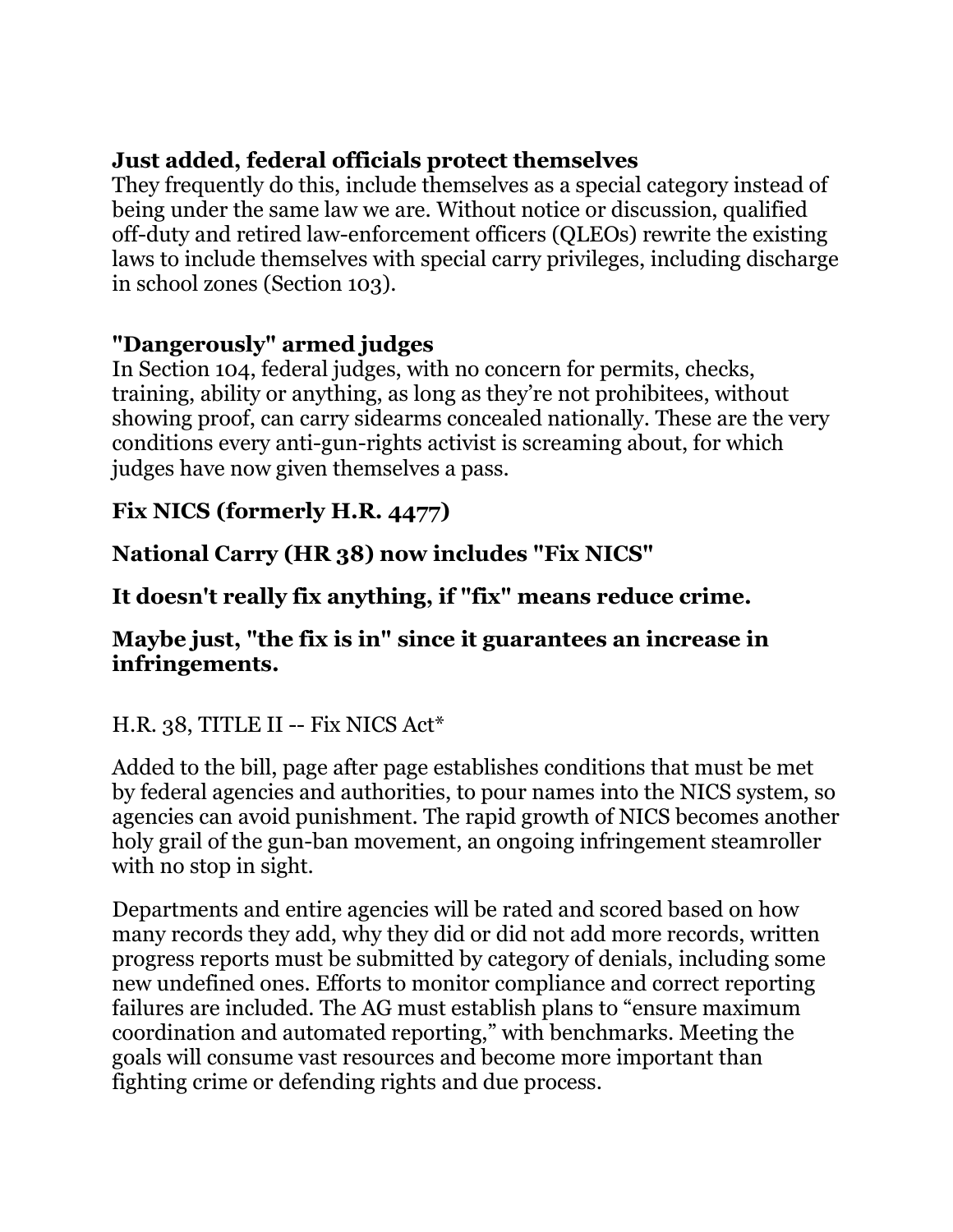#### **Punishment**

Literally using humiliation as a tool to achieve cooperation, the AG is required to publish the names of agencies that are out of compliance, fail to report adequately, don't meet goals, have reporting failures or inaccuracies, list their compliance costs and needs assessments, estimate compliance dates and more. Agencies will be hard pressed to comply, fudge reports or be ridiculed with multiple web postings by name and reports to congressional committees for multiple types of failures. Reasons for the failures with breakouts by department are included. **I haven't seen this tactic in any other federal gun law**, and it's applied against government, but its goal is to increase control over you.

Penalties include no eligibility for bonus pay for political appointees (staff gets paid). It's not clear if they get the money as back pay after they get back in line, a common and detestable practice that eviscerates the whole idea of penalty. It should be made explicit. Agencies also lose their priority for certain grant money. Vast sums remain available to help them get into compliance.

\* **THIS IS IMPORTANT.** Every two years the AG must assess whether Fix NICS has "resulted in improvements in the system established under this section." Improvements measured how? It's not defined.

Based on history, government will rate "improvement" by the speed and growth of the NICS database, number of people denied firearm sales regardless of legitimacy (like now, 99% false positives), increased reasons for denial and similar. TRUE improvement would be decreases in crime, proven disarmament of criminals, arrests of hardened criminals attempting retail purchases, limited false denials, establishment of due process for denials and similar. The system is not set up to do this. It would typically fail by such measurement. There is no desire, funding or inclination to make NICS do these highly desirable things (fight crime). Real improvement, measured this way is not in the game plan. *Improvement should be defined as reducing crime and included.*

## **Dangerous new undefined term introduced**

Domestic violence "records"

A new record collection, funded for and included in the agency humiliation and punishment guidelines, is "domestic violence records." This is not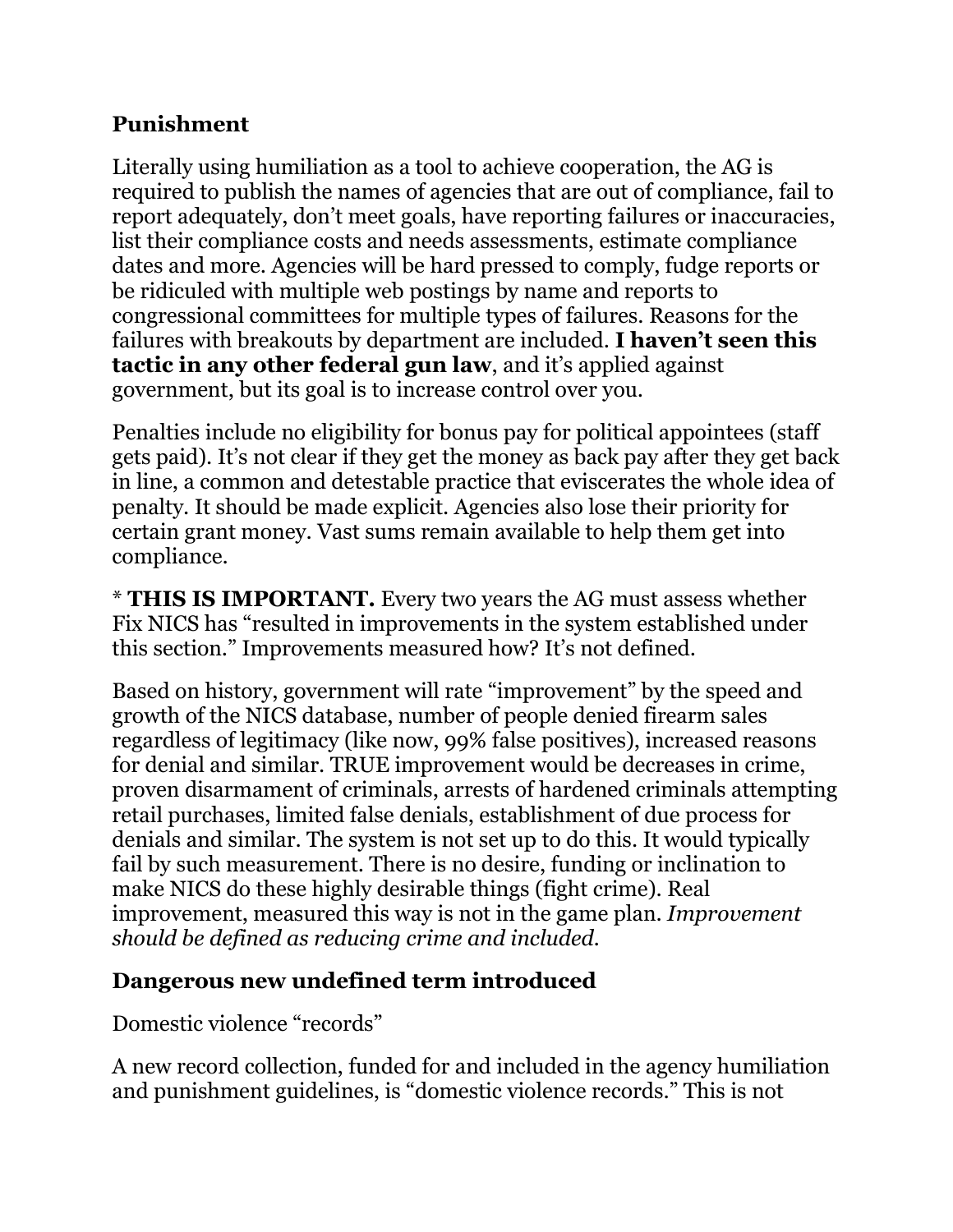"misdemeanor convictions for domestic violence" or anything similar, which creates a statutory ban on gun ownership (problematic on its own). Funding is provided to improve efforts to identify and upload such records. The records go to NARIP, the NICS Act Record Improvement Program. Look it up, let me know what it is, and see if it means these undefined files go directly to NICS or not.

Nearly three pages of mind-numbing cross-referenced spending and meddling with existing laws have not been checked by me. Who knows what that might include, such as "increased efforts to pre-validate the contents of those records to expedite eligibility determinations" and "measures and resources necessary to establish and achieve compliance with an implementation plan under section 107 of the NICS Improvement Amendments Act of 2007..." Or this one: "(A) by striking "the Crime Identification Technology Act of 1988 (42 U.S.C. 14601)" and inserting "section 102 of the Crime Identification Technology Act of 1998 (34 U.S.C. 40301)" Three pages worth. [https://www.congress.gov/bill/115th](https://www.congress.gov/bill/115th-congress/house-bill/38/all-info)[congress/house-bill/38/all-info](https://www.congress.gov/bill/115th-congress/house-bill/38/all-info)

# **Fix NICS, Cont'd.**

# **A few more items for good measure.**

# **Like bump stocks.**

## **Indian Tribal Governments get attention**

A shortened version of the Fix NICS bill is attached as Section 205, under the misleading title "Improving information sharing with the States," to add Indian tribal governments. It basically sweeps in Indians, under similar conditions described above. An effort to add as many people as possible to the NICS Index is the primary goal of the section. A required assessment to determine if this has "resulted in improvements," without defining that, is included.

SEC. 205 also requires the NICS system to notify local law enforcement when NICS issues a denial, regardless of the validity of the denial. We know 25% are completely bogus (FBI stats), or false positives, or at least insufficient to bring charges or obtain convictions for anything. Local cops are not required to act -- lack of federal authority to require that is well established -- but it does tend to set a potential liability if local police get